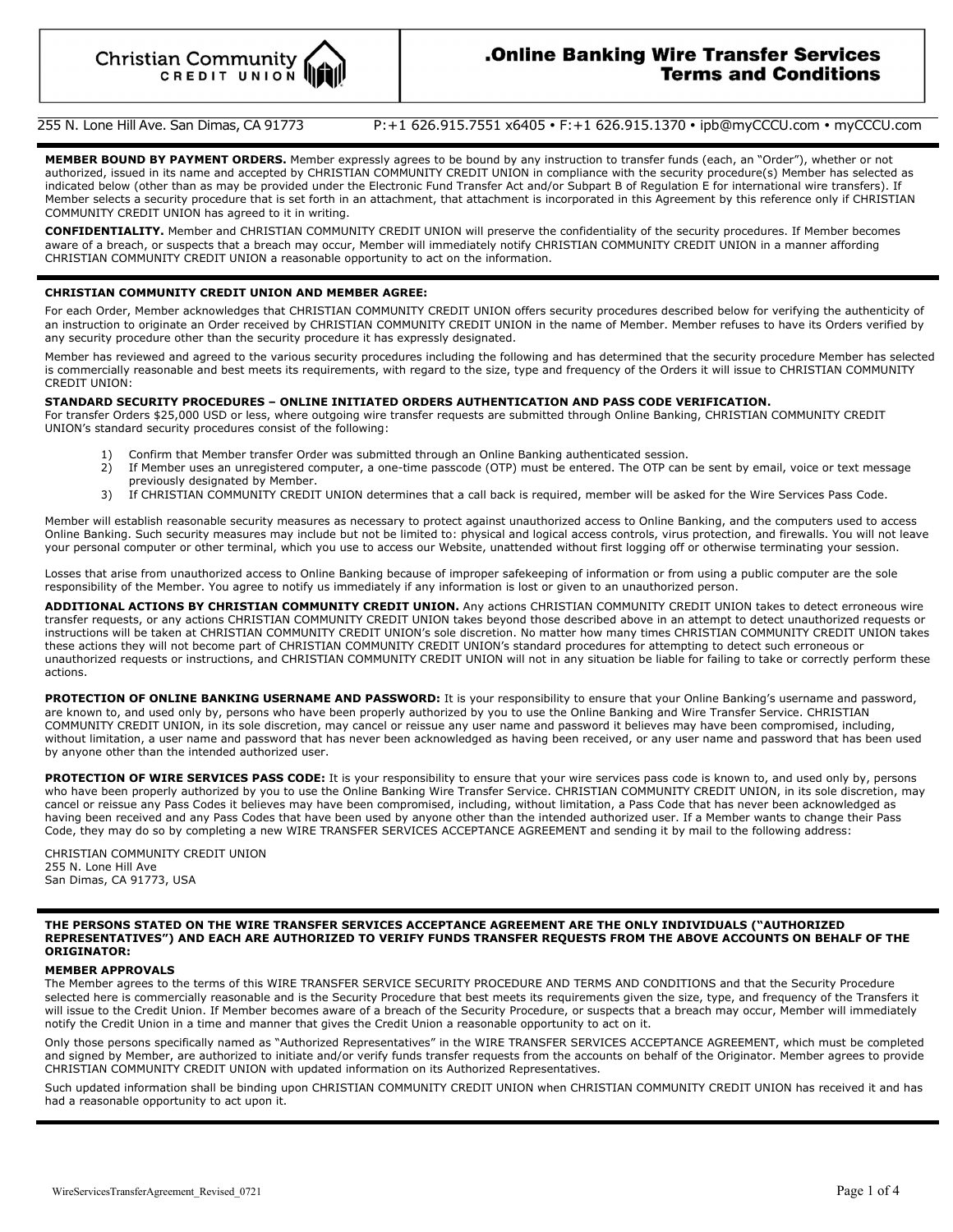### **BY PLACING AN OUTGOING WIRE TRANSFER REQUEST WITH CHRISTIAN COMMUNITY CREDIT UNION, YOU AGREE TO THE FOLLOWING TERMS AND CONDITIONS:**

In this Agreement, "you," "your" and "Member" refer to the Originator and all Authorized Representatives and those persons who utilize CHRISTIAN COMMUNITY CREDIT UNION's Wire Transfer Services. "Beneficiary" means the person to receive the Funds Transfer at the designated financial institution ("Beneficiary Financial Institution"). The "Credit Union" and "our" refer to CHRISTIAN COMMUNITY CREDIT UNION. Together with any related security procedure agreement you have signed (the WIRE TRANSFER SERVICES ACCEPTANCE AGREEMENT), and, as applicable, the separate disclosure(s) you are provided in accordance with the Electronic Fund Transfer Act and/or Subpart B of Regulation E (the "Regulation E Disclosures"), this Agreement forms a binding contract (together, the "Agreement"). This Agreement governs instructions you give CHRISTIAN COMMUNITY CREDIT UNION to (i) transfer funds by wire from accounts at CHRISTIAN COMMUNITY CREDIT UNION ("Orders"), and (ii) instruct another depository institution to debit an account at that institution and transfer the funds to CHRISTIAN COMMUNITY CREDIT UNION ("Drawdown Requests"). The term "Transfer Instruction" refers to both Orders and Drawdown Requests. This Agreement is in addition to, and not in place of, any other agreement, which you may have entered into with CHRISTIAN COMMUNITY CREDIT UNION regarding Transfer Instructions. **To the extent of any conflict between the Regulation E Disclosures and this Agreement, the Regulation E disclosures shall govern.**

# **A. SECURITY PROCEDURE**

You agree that CHRISTIAN COMMUNITY CREDIT UNION may verify that you have authorized a Transfer Instruction solely in accordance with the Security Procedure stated above (Section 1, 2 and 3). The Security Procedure will not apply to Orders delivered to CHRISTIAN COMMUNITY CREDIT UNION in person by you or your authorized representative, but only to wire transfer requests sent by MAIL or ONLINE REQUESTS.

### **B. DELAYS IN MAKING OUTGOING WIRE TRANSFERS**

If the Credit Union, at its discretion, determines a callback to be required as a part of the security procedure, CHRISTIAN COMMUNITY CREDIT UNION will actively attempt to contact member using reasonable efforts to secure verification of the Order for a maximum of ten (10) business days. On the tenth day without reaching member, the Order will be canceled. At that time, the member would need to resubmit the Order for processing. CHRISTIAN COMMUNITY CREDIT UNION's inability to execute the wire transfer instruction shall not under any circumstances subject CHRISTIAN COMMUNITY CREDIT UNION to liability which might otherwise have been prevented by such verification.

# **C. IDENTIFY AUTHORIZED PERSONS**

You will notify CHRISTIAN COMMUNITY CREDIT UNION in writing of the identity of each individual authorized to receive information regarding the Security Procedure. You will promptly notify CHRISTIAN COMMUNITY CREDIT UNION in writing of any change with regard to an authorized individual. Your notice will be binding on CHRISTIAN COMMUNITY CREDIT UNION if it is received in a time and manner that gives CHRISTIAN COMMUNITY CREDIT UNION a reasonable opportunity to act on it. CHRISTIAN COMMUNITY CREDIT UNION will be fully protected in relying on your notice. CHRISTIAN COMMUNITY CREDIT UNION may, but will not be required to, electronically record any oral communication that it receives from you.

# **D. AUTHORIZATION TO PAY**

You authorize and instruct CHRISTIAN COMMUNITY CREDIT UNION to pay any Order that complies with the Security Procedure. Subject to the "Overdrafts" section of this Agreement, if CHRISTIAN COMMUNITY CREDIT UNION, as a receiving financial institution, accepts an Order that is received in your name, as sender, you authorize CHRISTIAN COMMUNITY CREDIT UNION to charge your account specified in the Order (and if no account is specified, any account(s) you have at CHRISTIAN COMMUNITY CREDIT UNION), even if it results in an overdraft.

**E. RELIANCE ON INFORMATION PROVIDED/INCONSISTENCY OF NAME AND NUMBER** If an Order describes a financial institution inconsistently by name and identification number, the identification number alone may be relied upon as the proper identification of the financial institution. If an Order identifies a non-existent or unidentifiable person or account as the receiver, Beneficiary or the receiver or Beneficiary account, CHRISTIAN COMMUNITY CREDIT UNION may in its sole discretion refuse to accept or may return the Order.

### **F. AVAILABILITY OF FUNDS AT BENEFICIARY FINANCIAL INSTITUTION**

Funds may not be available for immediate withdrawal at the destination account at the Beneficiary Financial Institution. It may take up to ten (10) business days or more for the receiving institution ("Beneficiary Financial Institution") to credit the receiving account depending on the rules and policies of the Beneficiary Financial Institution. The Beneficiary Financial Institution may also deduct fees from your transfer amount, so the funds that are sent to the Beneficiary Institution may be less than the funds that were transferred from your U.S. account at CHRISTIAN COMMUNITY CREDIT UNION.

# **G. REFUND**

If the Beneficiary Financial Institution does not pay the Beneficiary specified in the Order, a refund will be made only after CHRISTIAN COMMUNITY CREDIT UNION has received confirmation of the effective cancellation of the Order and CHRISTIAN COMMUNITY CREDIT UNION is in free possession of the funds debited or earmarked in connection with the Order. If the Order is payable in foreign currency, unless required by applicable law, CHRISTIAN COMMUNITY CREDIT UNION will not be liable for a sum in excess of the value of the Order after it has been converted to U.S. dollars at CHRISTIAN COMMUNITY CREDIT UNION's buying rate for exchange at such time as the cancellation of the Order is confirmed by CHRISTIAN COMMUNITY CREDIT UNION.

#### **H. FAILURE TO TRANSFER PROPER AMOUNT**

Except as provided in Subpart B of Regulation E and in the Regulation E Disclosures, if CHRISTIAN COMMUNITY CREDIT UNION is notified that it did not transfer the full amount stated in the Order, CHRISTIAN COMMUNITY CREDIT UNION's sole liability will be to promptly execute a second Order in the amount of the stated deficiency. If CHRISTIAN COMMUNITY CREDIT UNION executes an instruction in excess of the amount stated in the Order, to the extent that the Originator does not receive the benefit of the Order, CHRISTIAN COMMUNITY CREDIT UNION will be liable only for any loss of the principal amount transferred in excess of the amount stated in the Order instructions. Additionally, CHRISTIAN COMMUNITY CREDIT UNION will be liable for the amount of interest the Originator has lost due to the transfer of the excess amount, computed at the then current Federal Funds rate. However, except as provided in Subpart B of Regulation E, CHRISTIAN COMMUNITY CREDIT UNION's liability for loss of interest shall be limited to twenty (20) calendar days' interest. This section sets forth CHRISTIAN COMMUNITY CREDIT UNION's complete liability for an Order issued under the Agreement.

# **I. FINALITY OF ORDERS**

Except for any applicable cancellation rights provided in the Regulation E Disclosures for international transfers, the Order will be final and will not be subject to stop payment or recall. However, CHRISTIAN COMMUNITY CREDIT UNION may, at the Originator's request, make an effort to affect such stop payment or recall. In such case, CHRISTIAN COMMUNITY CREDIT UNION will incur no liability for its failure or inability to do so.

# **J. YOUR DUTY TO EXERCISE ORDINARY CARE**

You will exercise ordinary care to determine whether a Transfer Instruction accepted by CHRISTIAN COMMUNITY CREDIT UNION was either erroneous or not authorized and, except as provided by subpart B of Regulation E and the Regulation E Disclosures, to notify CHRISTIAN COMMUNITY CREDIT UNION of the facts within a reasonable time not exceeding fourteen (14) calendar days after you have received notification from CHRISTIAN COMMUNITY CREDIT UNION that the Transfer Instruction was accepted or that your account was debited or credited with respect to the Transfer Instruction, whichever is earlier. Except as otherwise provided in the Regulation E Disclosures regarding error resolution rights for international Transfer Instructions, you will be precluded from asserting that CHRISTIAN COMMUNITY CREDIT UNION is not entitled to retain payment for a Transfer Instruction unless you so notify CHRISTIAN COMMUNITY CREDIT UNION within the fourteen (14) day period.

#### **K. INFORMATION REQUESTS**

You may request the issuance of tracer messages concerning incomplete transfers. You will provide CHRISTIAN COMMUNITY CREDIT UNION with any transaction information it considers necessary to process your inquiry. In addition to CHRISTIAN COMMUNITY CREDIT UNION's fees for this service, you will reimburse CHRISTIAN COMMUNITY CREDIT UNION for any charges it incurs from third parties in connection with your requested tracer messages.

### **L. FEES AND TAXES**

You agree to pay CHRISTIAN COMMUNITY CREDIT UNION's wire transfer service fees listed on CHRISTIAN COMMUNITY CREDIT UNION's current fee schedule or, as applicable, on the separate Regulation E Disclosures you are provided in connection with an Order. A copy of CHRISTIAN COMMUNITY CREDIT UNION's current fee schedule is available to you on request and is incorporated herein by reference. Fees may be increased upon prior notice to you. You also agree to pay amounts equal to any applicable taxes on these wire transfer services (exclusive of taxes based on net income of CHRISTIAN COMMUNITY CREDIT UNION).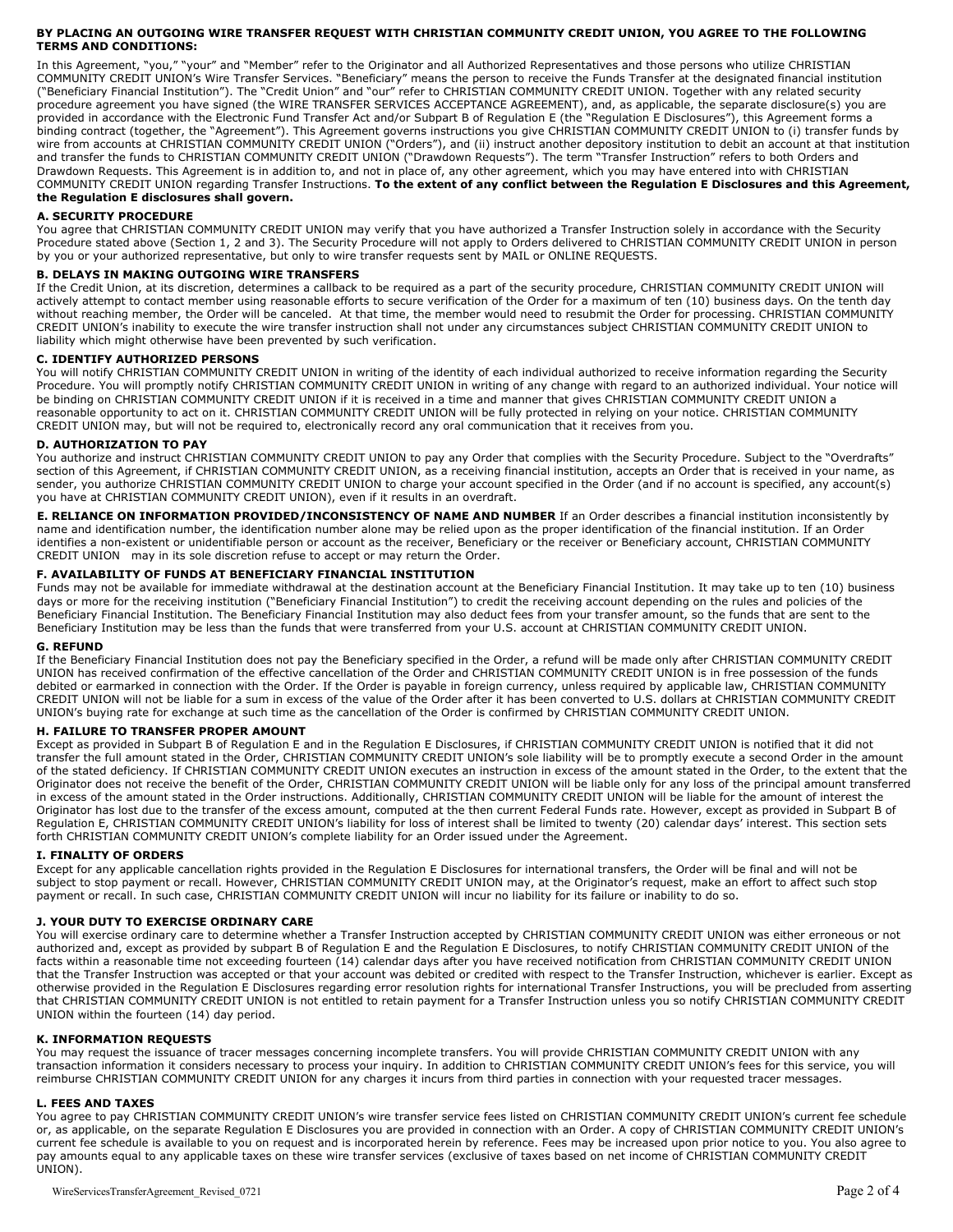# **M. INTERNATIONAL WIRE TRANSFERS**

CHRISTIAN COMMUNITY CREDIT UNION will convert the amount to be transferred to the currency of a designated foreign government or intergovernmental organization at CHRISTIAN COMMUNITY CREDIT UNION's buying rate for exchange in effect on the date the Order is executed. Upon request CHRISTIAN COMMUNITY CREDIT UNION will convert the amount to be transferred to U.S. dollars. A Transfer Instruction expressed in U.S. dollars will be sent in U.S. dollars. You may request that prior to executing an Order, CHRISTIAN COMMUNITY CREDIT UNION convert the amount to be transferred from U.S. dollars to the currency of a designated foreign government or intergovernmental organization ("Foreign Currency") at CHRISTIAN COMMUNITY CREDIT UNION's selling rate for exchange in effect on the date the Order is executed by CHRISTIAN COMMUNITY CREDIT UNION. If the financial institution designated to receive the funds does not pay the beneficiary specified in the Order and the Order is payable in Foreign Currency, except as provided by subpart B of Regulation E, CHRISTIAN COMMUNITY CREDIT UNION will not be liable for a sum in excess of the value of the Order after it has been converted from Foreign Currency to U.S. dollars at CHRISTIAN COMMUNITY CREDIT UNION's buying rate for exchange at the time the cancellation of the Order is confirmed by CHRISTIAN COMMUNITY CREDIT UNION.

### **N. AMENDMENTS**

CHRISTIAN COMMUNITY CREDIT UNION may, from time to time, notify you of a change to this Agreement or its rules or procedures. By delivering a Transfer Instruction to CHRISTIAN COMMUNITY CREDIT UNION more than seven (7) business days after the date such notice is sent to you, you will be conclusively deemed to have agreed to the change.

### **O. OVERDRAFTS**

CHRISTIAN COMMUNITY CREDIT UNION may grant credit to you in connection with this Agreement, but will not be required to do so.

### **P. NOTICES/RECEIPT OF CONFIRMATIONS**

All notices requested or required under this Agreement will be in writing. If the notice is sent to you, it will be effective if it is delivered in person or sent by first class mail to your last address as shown on CHRISTIAN COMMUNITY CREDIT UNION's records. If the notice is sent to CHRISTIAN COMMUNITY CREDIT UNION, it will be effective if it is delivered by first class mail to the address shown in CHRISTIAN COMMUNITY CREDIT UNION's then current fee schedule (or to such other address as CHRISTIAN COMMUNITY CREDIT UNION may from time to time direct) and after CHRISTIAN COMMUNITY CREDIT UNION has had a reasonable opportunity to act on it. An optional confirmation or a CHRISTIAN COMMUNITY CREDIT UNION statement showing a wire transaction, sent electronically or by mail, to your last address as shown in CHRISTIAN COMMUNITY CREDIT UNION's records and not returned, will be conclusively presumed to have been delivered to you.

# **Q. METHOD OF TRANSMISSION**

Except as otherwise provided by applicable law, CHRISTIAN COMMUNITY CREDIT UNION is responsible only for making a good faith effort to execute an Order. The Order may be sent by wire, telegraph, telephone, cable or whatever other transmission method CHRISTIAN COMMUNITY CREDIT UNION considers reasonable. The Order may be transmitted directly to the Beneficiary Financial Institution, or indirectly to the Beneficiary Financial Institution through another financial institution ("Intermediary Financial Institution") government agency, or other third party CHRISTIAN COMMUNITY CREDIT UNION considers to be reasonable.

### **R. CUT OFF TIME**

An Order received by CHRISTIAN COMMUNITY CREDIT UNION before 12:00 PM (PT – United States) will be processed the same business day if the Order complies with the Security Procedure. An Order received on Saturday or Sunday is processed the next business day. Orders may take up to ten business days to be received by the foreign institution or as otherwise disclosed on the Regulation E Disclosures. CHRISTIAN COMMUNITY CREDIT UNION has the right to change cut-off times and will notify members upon such a change.

### **S. LIABILITY OF CHRISTIAN COMMUNITY CREDIT UNION**

Unless required by applicable law, CHRISTIAN COMMUNITY CREDIT UNION will not be liable for any third party's failure to or delay or error in processing a Transfer Instruction. Unless required by applicable law, CHRISTIAN COMMUNITY CREDIT UNION will not be liable for delays in performing and failures to perform if the delay or failure results from any cause beyond its reasonable control. Except to the extent required by Subpart B of the Electronic Funds Transfer Act, CHRISTIAN COMMUNITY CREDIT UNION is responsible only for making a good faith effort to execute your Transfer Instructions and will only be responsible for performing the services specified in this Agreement. Except as required by applicable law, CHRISTIAN COMMUNITY CREDIT UNION will be liable only for its negligence or willful misconduct in performing those services. As used in this Agreement, "negligence" means a material failure to use the degree of care used under similar circumstances by a national financial institution having a similar volume of funds transfers and similar number, size, and diversity of funds transfers.

# **T. LIMITATION OF LIABILITY**

Unless required by applicable law, CHRISTIAN COMMUNITY CREDIT UNION will not be liable for any loss or damage due to the failure, delay, or error of: (1) the method of transmission selected by CHRISTIAN COMMUNITY CREDIT UNION, (2) a third party selected by CHRISTIAN COMMUNITY CREDIT UNION to receive the Order, or (3) the Beneficiary Financial Institution.

**UNLESS REQUIRED BY APPLICABLE LAW, IN NO EVENT WILL CHRISTIAN COMMUNITY CREDIT UNION BE LIABLE FOR DAMAGES ARISING DIRECTLY OR INDIRECTLY IF THE TRANSFER INSTRUCTION IS EXECUTED BY CHRISTIAN COMMUNITY CREDIT UNION IN GOOD FAITH AND IN ACCORDANCE WITH THE TERMS OF THIS AGREEMENT. REGARDLESS OF THE FORM OR NATURE OF ANY CLAIM OR ACTION, IN NO EVENT WILL CHRISTIAN COMMUNITY CREDIT UNION BE LIABLE FOR ANY SPECIAL, CONSEQUENTIAL, PUNITIVE, OR INCIDENTAL DAMAGES OR LOSSES, WHETHER ANY CLAIM THEREFORE IS BASED ON CONTRACT OR TORT OR WHETHER THE LIKELIHOOD OF SUCH DAMAGES WAS KNOWN TO CHRISTIAN COMMUNITY CREDIT UNION.**

#### **U. ACTS OF GOD**

CHRISTIAN COMMUNITY CREDIT UNION is excused for delays or failure to execute the Transfer Instructions to the extent that the delay or failure results from legal constraints, interruption, or failure of transmissions and/or communication facilities, war, emergency, labor dispute, act of nature or is otherwise a cause beyond the reasonable control of CHRISTIAN COMMUNITY CREDIT UNION.

### **V. INDEMNIFICATION**

Except to the extent that CHRISTIAN COMMUNITY CREDIT UNION has liability as stated in the "Liability of CHRISTIAN COMMUNITY CREDIT UNION" section of this Agreement and to the extent permitted by applicable law, you agree to indemnify and hold CHRISTIAN COMMUNITY CREDIT UNION, its directors, officers, employees and agents harmless from all claims, demands, judgments, and expenses (including their attorney's fees) arising out of or in any way connected with the performance of these wire transfer services. This indemnification will survive the termination of this Agreement.

# **W. TERM AND TERMINATION**

This Agreement may be terminated by you or CHRISTIAN COMMUNITY CREDIT UNION with prior written notice but will remain in effect with respect to any transaction occurring prior to its termination.

#### **X. GOVERNING LAW/RULES AND REGULATIONS**

Our rights and obligations regarding Transfer Instructions will be governed solely by this Agreement and, to the extent applicable, the Regulation E Disclosures, federal law and the law of the state in which CHRISTIAN COMMUNITY CREDIT UNION's principal office is located, as amended from time to time. Article 4A of the Uniform Commercial Code will, to the extent possible, be applied by analogy to any Drawdown Requests. All Transfer Instructions will also be subject to the rules and regulations of any funds transfer system used by CHRISTIAN COMMUNITY CREDIT UNION as amended from time to time. If a Transfer Instruction is to be processed in accordance with a statute, rule, regulation or license of the United States, or any federal agency, the Transfer Instruction will be governed by that statute, rule, regulation or license.

# **Y. GENERAL PROVISIONS**

CHRISTIAN COMMUNITY CREDIT UNION's waiver of any term of this Agreement will not constitute a waiver of any other term or impair any of its rights if you breach this Agreement. You agree not to assign your interest in this Agreement to anyone else. If any provision of this Agreement is determined by a court to be invalid it will not affect the validity of any other provision. In interpreting this Agreement, the headings will not be considered a substantive part of this Agreement. Unless the context requires otherwise, terms not defined in this Agreement have the meanings, if any, provided in Article 4A of the Uniform Commercial Code. This Agreement is our entire Agreement and supersedes all prior oral or written communications between us regarding the matters it covers. CHRISTIAN COMMUNITY CREDIT UNION may use any agent of its choice to perform any of its obligations.